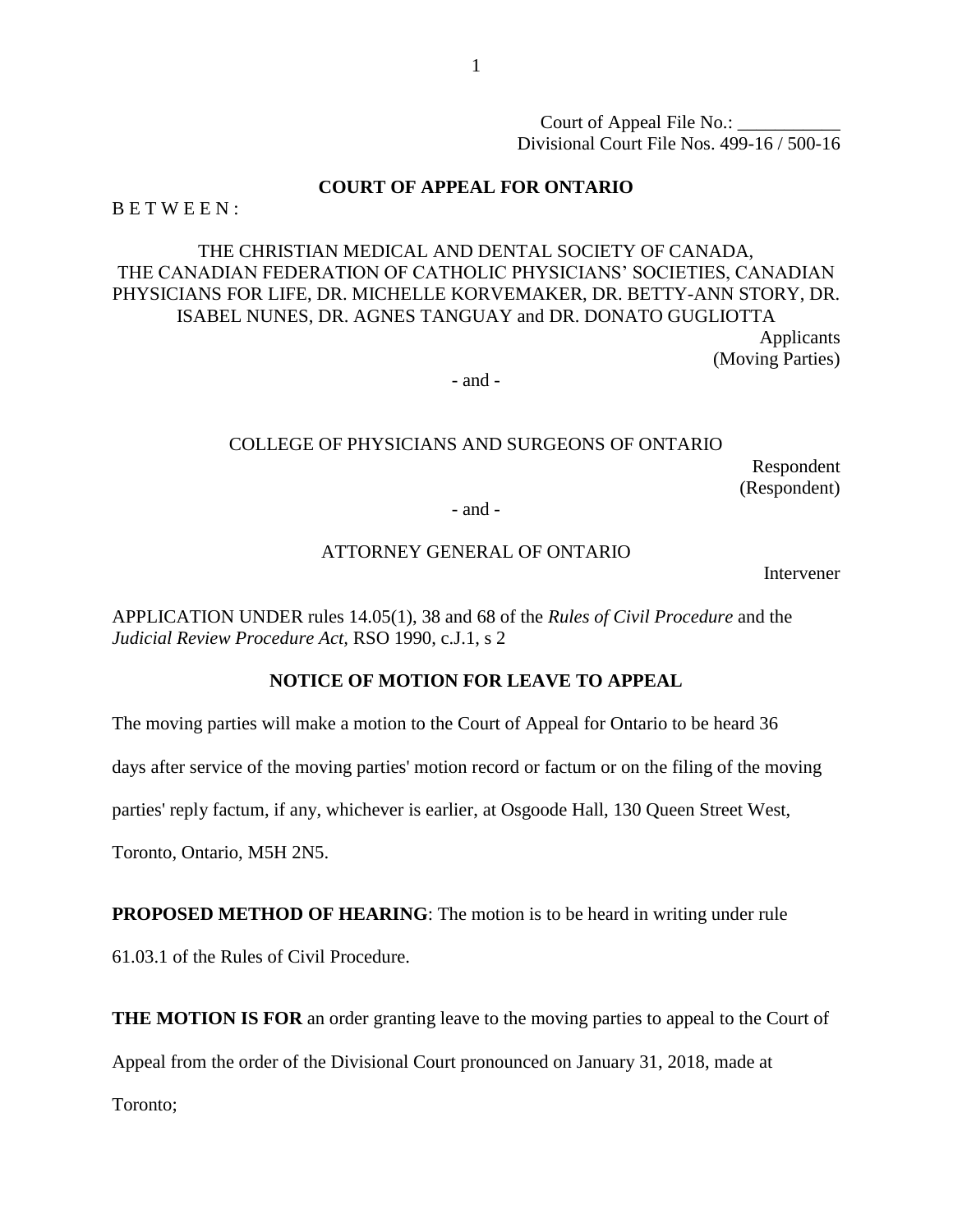# **THE GROUNDS FOR THE MOTION ARE A. The Applicants**

- 1. Dr. Michelle Korvemaker, Dr. Isabel Nunes, Dr. Betty-Ann Story, Dr. Agnes Tanguay and Dr. Donato Gugliotta (the "Individual Applicants") are each physicians licensed to practice medicine in Ontario. The Individual Applicants practice medicine in various parts of Ontario in family medicine, emergency medicine, palliative care and anesthesia.
- 2. Each of the Individual Applicants' sincerely held religious beliefs and consciences prevent them from participating, directly or indirectly, in the provision of certain services such as abortion or Medical Assistance in Dying ("MAID").
- 3. The Christian Medical and Dental Society of Canada ("CMDS"), is a national and interdenominational association of Catholic and Protestant Evangelical Christians doctors and dentists. It has approximately 1,700 members across Canada, representing a wide variety of specialties and practice types. The CMDS's members cannot, because of their sincerely held religious beliefs and consciences, directly or indirectly participate in the provision certain services such as abortion or MAID.
- 4. The Canadian Federation of Catholic Physicians' Societies ("CFCPS"), is a national association of Catholic Physicians' guilds, associations and societies from eleven cities across Canada. As Roman Catholics, the CFCPS' members are precluded, because of their sincerely held religious beliefs and consciences, from participating, directly or indirectly, in the provision certain services such as abortion or MAID.
- 5. Canadian Physicians for Life ("CPL") is a non-religious national association of 3,000 prolife physicians, retired physicians, resident students and medical students across Canada. CPL's members believe that every human life, regardless of age or infirmity, is valuable and worthy of protection. Most of CPL's members are, based on personal conscience, unable to

2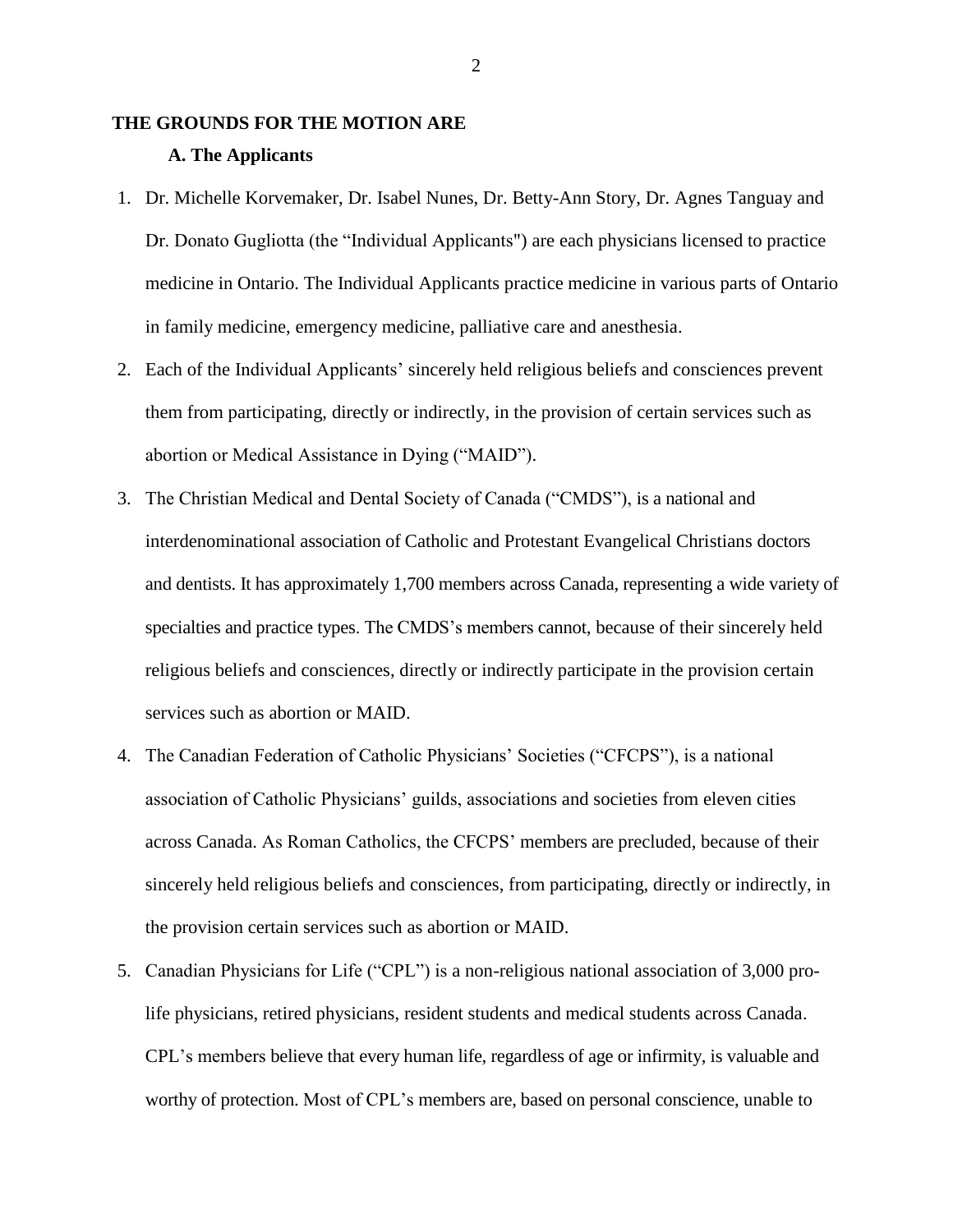participate, directly or indirectly, in the provision certain services such as abortion or MAID.

#### **The Respondent**

6. The respondent College of Physicians and Surgeons of Ontario ("CPSO") regulates the medical profession in Ontario under the *Regulated Health Professions Act* and the *Health Professions Procedural Code.* The Act does not provide the CPSO with the mandate or objective of ensuring access to health care. Rather, the CPSO's mandate is to ensure that physicians are qualified and competent.

## **The Impugned Policies**

7. On March 6, 2015, the CPSO enacted Policy Statement #2-15: *Professional Obligations and Human Rights* (the "POHR" policy). The POHR policy included a requirement that physicians with a conscientious objection to a particular procedure or pharmaceutical provide patients with an "effective referral" for the it. It read:

> Where physicians are unwilling to provide certain elements of care due to their moral or religious beliefs, an effective referral to another health care provider must be provided to the patient. An effective referral means a referral made in good faith, to a non-objecting, available, and accessible physician or other health-care provider. The referral must be made in a timely manner to reduce the risk of adverse clinical outcomes. Physicians must not impede access to care for existing patients, or those seeking to become patients.

- 8. The POHR policy also included a requirement that physicians directly provide, perform or prescribe procedures or pharmaceuticals to which they have a conscientious objection "in an emergency, where it is necessary to prevent imminent harm, even where that care conflicts with" the physician's conscience or religious beliefs.
- 9. On June 21, 2016, the CPSO enacted Policy 4-16: *Medical Assistance in Dying* ("MAID policy"). Like the POHR policy, the MAID policy (collectively the "Impugned Policies") required physicians who have a conscientious objection to MAID to nonetheless provide an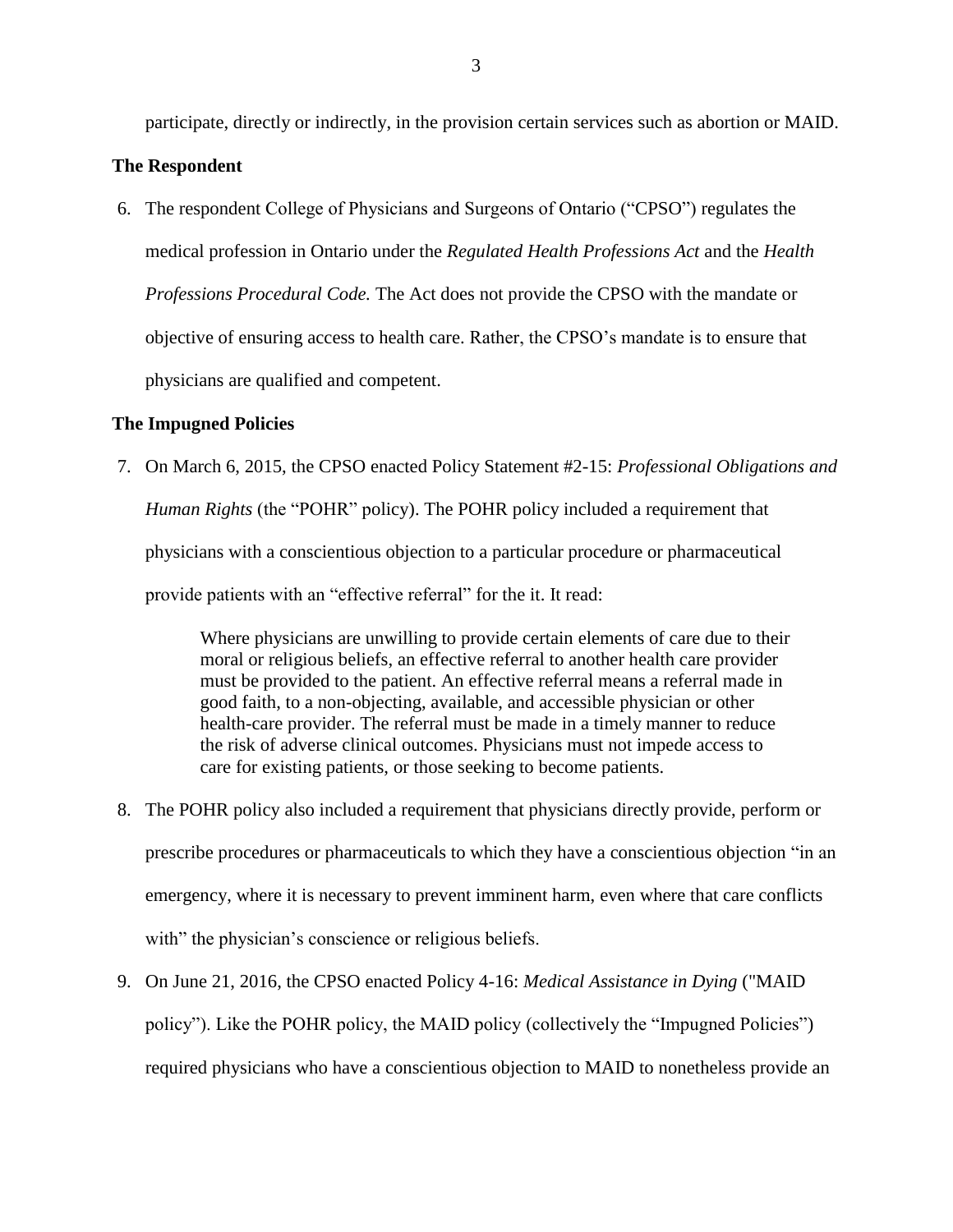effective referral. It read:

Where a physician declines to provide medical assistance in dying for reasons of conscience or religion, the physician must not abandon the patient. An effective referral must be provided. An effective referral means a referral made in good faith, to a non-objecting, available, and accessible physician, nurse practitioner or agency. The referral must be made in a timely manner to allow the patient to access medical assistance in dying. Patients must not be exposed to adverse clinical outcomes due to delayed referrals.

The federal legislation does not compel physicians to provide or assist in providing medical assistance in dying. For clarity, the College does not consider providing the patient with an 'effective referral' as 'assisting' in providing medical assistance in dying.

#### **The Two Applications Below**

10. After the enactment of the POHR policy, the Applicants brought a Rule 14 Application in Superior Court in Ottawa, asking the Court to strike and declare portions of the POHR policy unconstitutional. After the enactment of the MAID policy, the Applicants brought an Application for Judicial Review in the Divisional Court in Ottawa seeking a review of the CPSO's decision to enact the MAID policy.

- 11. On the consent of counsel, both applications were transferred to the Divisional Court in Toronto and ordered to be heard together. In adjudicating both applications, the Divisional Court concluded that the Rule 14 Application ought to have been brought as a judicial review application and proceeded to treat it as though it had been.
- 12. In support of the POHR Application, the Applicants filed twenty affidavits. Five affidavits were from the Individual Applicants and three from the organizational Applicants. Eleven affidavits were from various experts and one affidavit from a patient of one of the individual Applicants. The CPSO filed ten affidavits on behalf of seven affiants. Each of the Applicants (individual and organizational) was cross-examined on their affidavits. Nine of the Applicants' experts were cross-examined on their affidavits. Five of the CPSO's affiants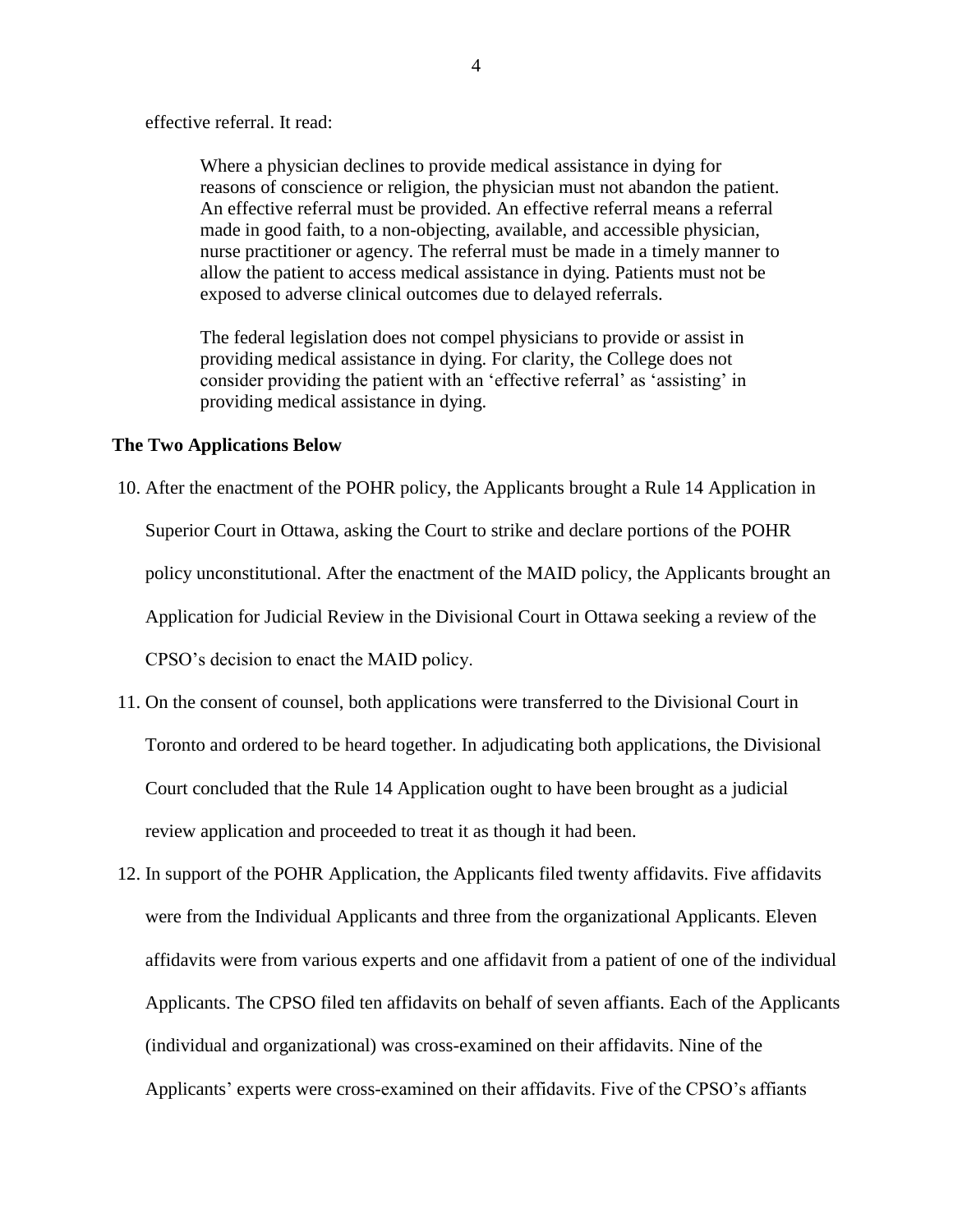were cross-examined.

- 13. In support of the MAID Application, the Applicants filed twenty-five affidavits. Five affidavits were from the Individual Applicants and three from the organizational Applicants. Sixteen affidavits were from various experts and one affidavit from a lawyer in the Applicants' lawyers' office. The CPSO filed ten affidavits on behalf of six affiants.
- 14. Each of the Applicants (individual and organizational) were cross-examined on their affidavits. Eleven of the Applicants' experts were cross-examined on their affidavits. Five of the CPSO's affiants were cross-examined.
- 15. The Attorney General of Ontario ("AGO") filed two affidavits for use on both applications. One of the AGO's affiants was cross-examined. The transcripts of cross-examinations for both proceedings totaled more than 3,000 pages.
- 16. Thirteen parties sought leave to intervene. A number of parties proceeded in coalitions, resulting in seven motions for leave to intervene being filed. The AGO intervened as of right. All motions for leave to intervene proceeded with the consent of the main parties.
- 17. On January 31, 2018, the Divisional Court dismissed both Applications.

#### **The Applicants' Appeal**

- 18. An appeal from an order of the Divisional Court, on a question that is not solely a question of fact, lies at the Court of Appeal with leave of the Court.
- 19. When considering whether to grant leave to appeal, the Court considers various factors, each of which apply here and each of which favours that leave be granted. These include:
	- a. Whether the Divisional Court exercised appellate jurisdiction (in which case the applicant for leave is seeking a second appeal) or whether the Divisional Court was sitting as a court of original jurisdiction;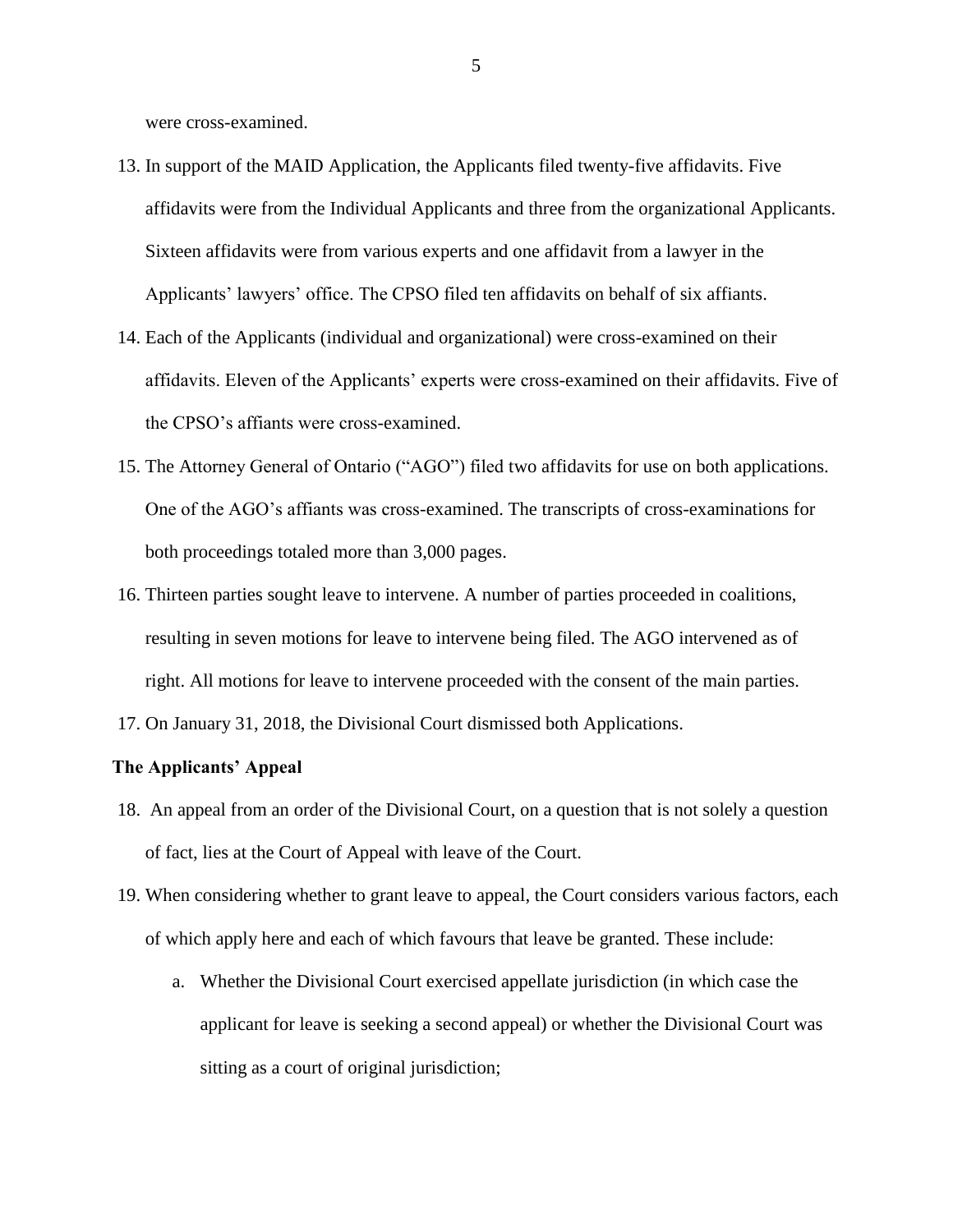- b. Whether the appeal involves the interpretation of a statute or regulation, including its constitutionality;
- c. The interpretation, clarification or propounding of some general rule or principle of law; and,
- d. Whether the interpretation of the law or agreement in issue is of significance only to the parties or whether a question of general interest to the public or a broad segment of the public would be settled for the future.

#### **The Divisional Court Erred in Law**

- 20. The Divisional Court erred in law in dismissing the Applicants' Applications.
- 21. The Divisional Court erred by not declaring the Impugned Policies to be invalid after finding that their purpose was religious in nature, which was a violation of section  $2(a)$  of the *Charter* and the State's obligation to remain neutral.
- 22. The Divisional Court erred in concluding that the violation of the Applicants' *Charter* rights is the result of "a conscious choice of the physician to practice in circumstances in which such a conflict could arise." This approach effectively turns the *Charter* on its head and removes its protections by blaming the Applicants, rather than the Impugned Policies, for the religious freedom violation.
- 23. The Divisional Court erred by not considering the individual Applicants' claim that their 2(a) *Charter* right to freedom of conscience was violated. The Divisional Court conducted no analysis of whether the violation was proven or whether it was saved by section 1.
- 24. The Divisional Court erred in concluding that the individual Applicants' section 15(1) *Charter* right to equal treatment under the law on the basis of religion was not engaged because their claim rested as a 2(a) freedom of religion claim. This logic guts section 15(1) of the *Charter* of any protection for religious equality, religion being an enumerated ground.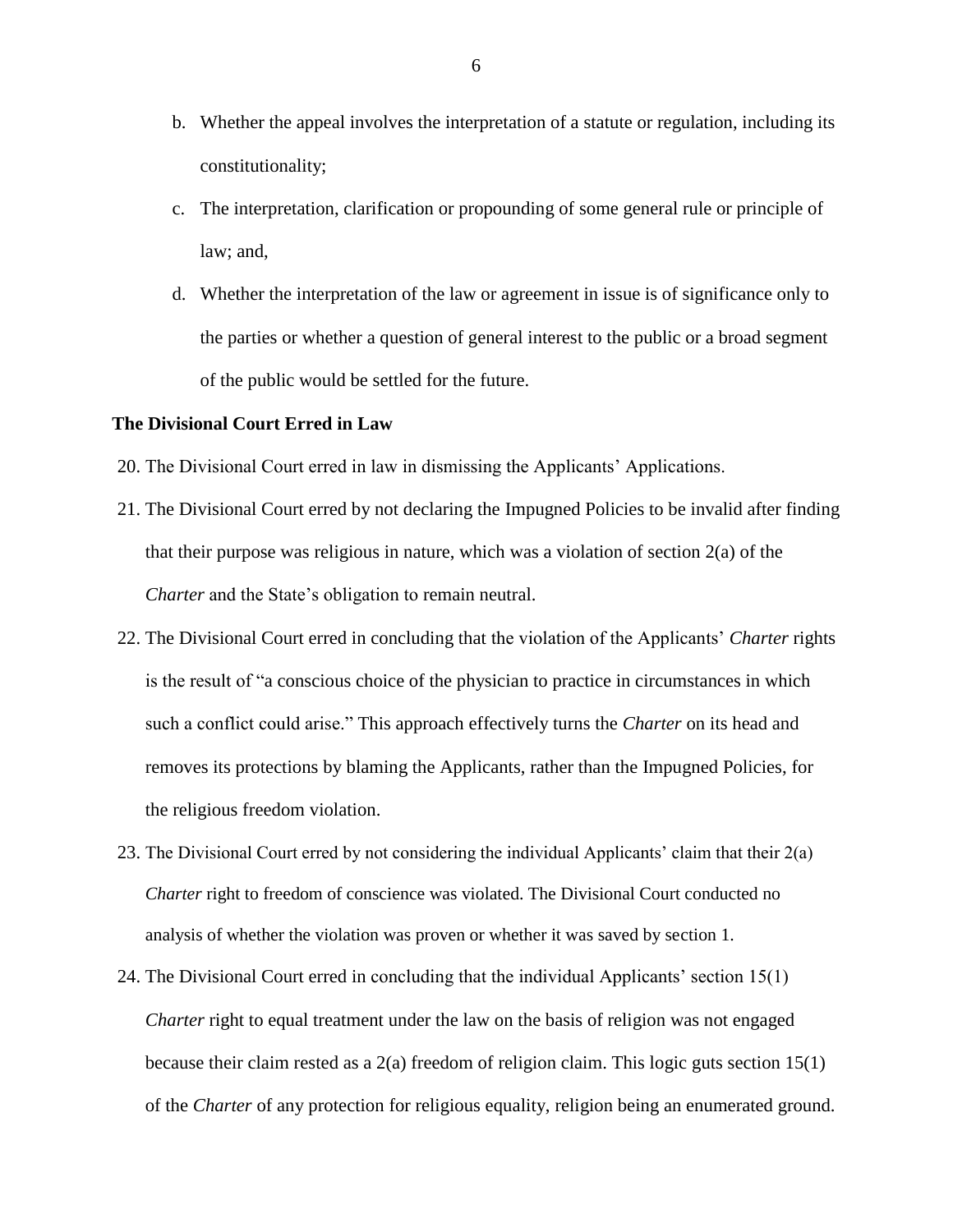- 25. The Divisional Court erred in concluding that the Impugned Policies do not disadvantage the Applicants on the basis of religion, in view of section 15(1) of the *Charter*, particularly since it found that the Impugned Policies violated the Applicants' freedom of religion in more than a trivial and insubstantial way.
- 26. The Divisional Court erred in not considering the unequal burden placed on the Applicants and the implications of those burdens *vis-à-vis* their section 15(1) *Charter* rights.
- 27. The Divisional Court erred by producing deficient reasons. The Court failed to address the conflicting evidence and advise why it favoured some over others. The Court's conclusions that *inter alia*, mandatory referral would increase access to healthcare, that lack of mandatory referral would lead to harm, or that the regimes in other jurisdictions did not achieve the stated objectives of the Impugned Policies were at best, contested. The Court failed to adequately explain the basis of its conclusions. This constitutes a violation of procedural fairness and is an error of law.
- 28. The Divisional Court erred in finding that the CPSO's statutory objectives include an obligation to ensure access to health care and an obligation to direct its members, by policies or otherwise, to comply with purported *Charter* values in their practice of medicine, including the furtherance of equitable access to health care services that are legally available in Ontario. The CPSO's mandate is to ensure that individuals practicing medicine in Ontario are competent and qualified.
- 29. The Divisional Court erred in concluding that section 7 of the *Charter* includes a right to equitable access to legal medical procedures. There was neither evidence nor legal authority to support this conclusion.
- 30. The Divisional Court erred in imposing *Charter* obligations on physicians to safeguard the

7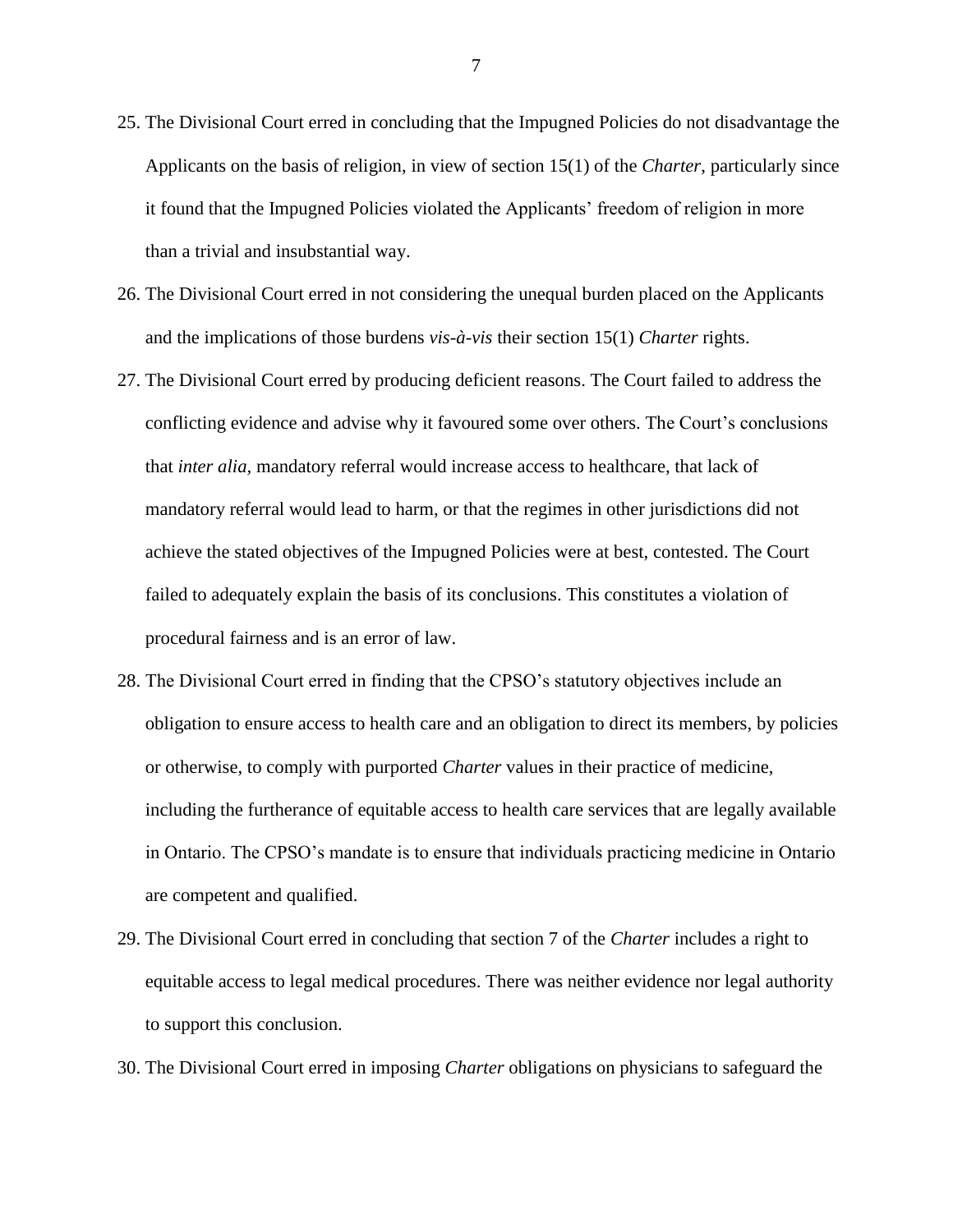purported *Charter* right to equitable access to health care.

- 31. The Divisional Court erred in concluding that ensuring access to particular medical procedures or ensuring equitable access to health care was a pressing and substantial objective. The Divisional Court accepted that there was no evidence to suggest that in the absence of mandatory referral, an access problem existed in Ontario or exists in other provinces. The Supreme Court of Canada was clear in *Trinity Western University v. BCCT* that *Charter* violations cannot be justified based on speculative concerns.
- 32. The Divisional Court erred by relying on speculative concerns to conduct the section 1 *Charter* analysis.
- 33. The Divisional Court erred in finding that speculative salutary effects of the Impugned Policies were proportionate to the actual deleterious effects.
- 34. The Divisional Court erred by placing the burden on the Applicants to prove that the Impugned Policies were not justified under section 1 of the *Charter*, when the onus to justify *Charter* violations rests with the State actor, in this case, the CPSO.
- 35. The Divisional Court erred in ignoring the burden that the Impugned Policies place on physicians of faith. The Divisional Court concluded that physicians could insulate themselves from the risk of being asked to perform or prescribe a procedure or pharmaceutical to which they object by simply rearranging their practices; however, there was no evidence that this was possible, either in terms of meeting their obligations of the Impugned Policies or at a practical level. The Divisional Court simply assumed that physicians could declare new practice or specialty areas, without further training, licensing, certification or having to relocate geographically.
- 36. The Divisional Court erred in concluding that the effective referral requirement was the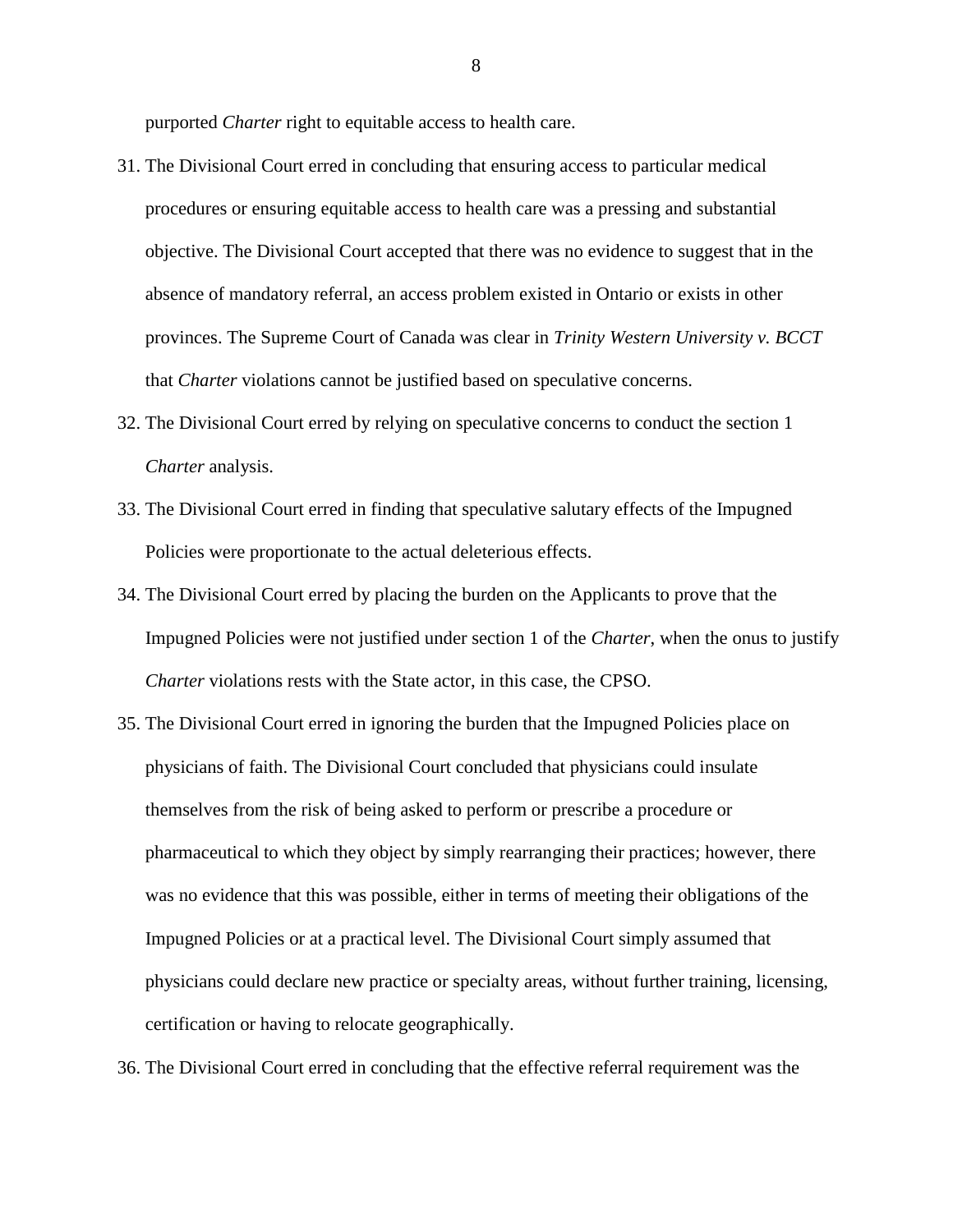result of careful consideration of alternative and less intrusive options. The evidence was unequivocal that the CPSO would not consider any alternatives to achieving the goal of the Impugned Policies which did not require conscientiously objecting physicians to compromise. There was no evidence that any consideration was given to impairing the freedom of religion and freedom of conscience of physicians as minimally as possible.

- 37. The Divisional Court erred in finding that the violation of the Applicants' freedom of religion was minimally impairing. At the minimal impairment stage, the Court approached the referral requirement as though it was designed to be an accommodation mechanism (which it is not), rather than the very source of the *Charter* violation (which it is).
- 38. The Divisional Court erred in concluding that the emergency provision of the POHR policy would not affect the Applicants.

#### **The Divisional Court Erred in Fact**

- 39. The Divisional Court made multiple errors in fact, all of which had no basis on the record, and misapprehended the evidence in multiple instances, including but not limited to, finding:
	- a. That the mandatory referral requirement was an attempt to accommodate physicians' conscience and religious rights;
	- b. The CPSO carefully considered alternative means of achieving their stated objective;
	- c. That less restrictive means such as those employed in all other provinces and many other countries would not achieve the stated purpose;
	- d. There was evidence on the record to support a reasonable apprehension that not requiring referral by conscientious objectors would impede access to health care;
	- e. That patients would suffer harm without the mandatory referral requirement;
	- f. That patients could experience shame or stigma associated with a particular medical

9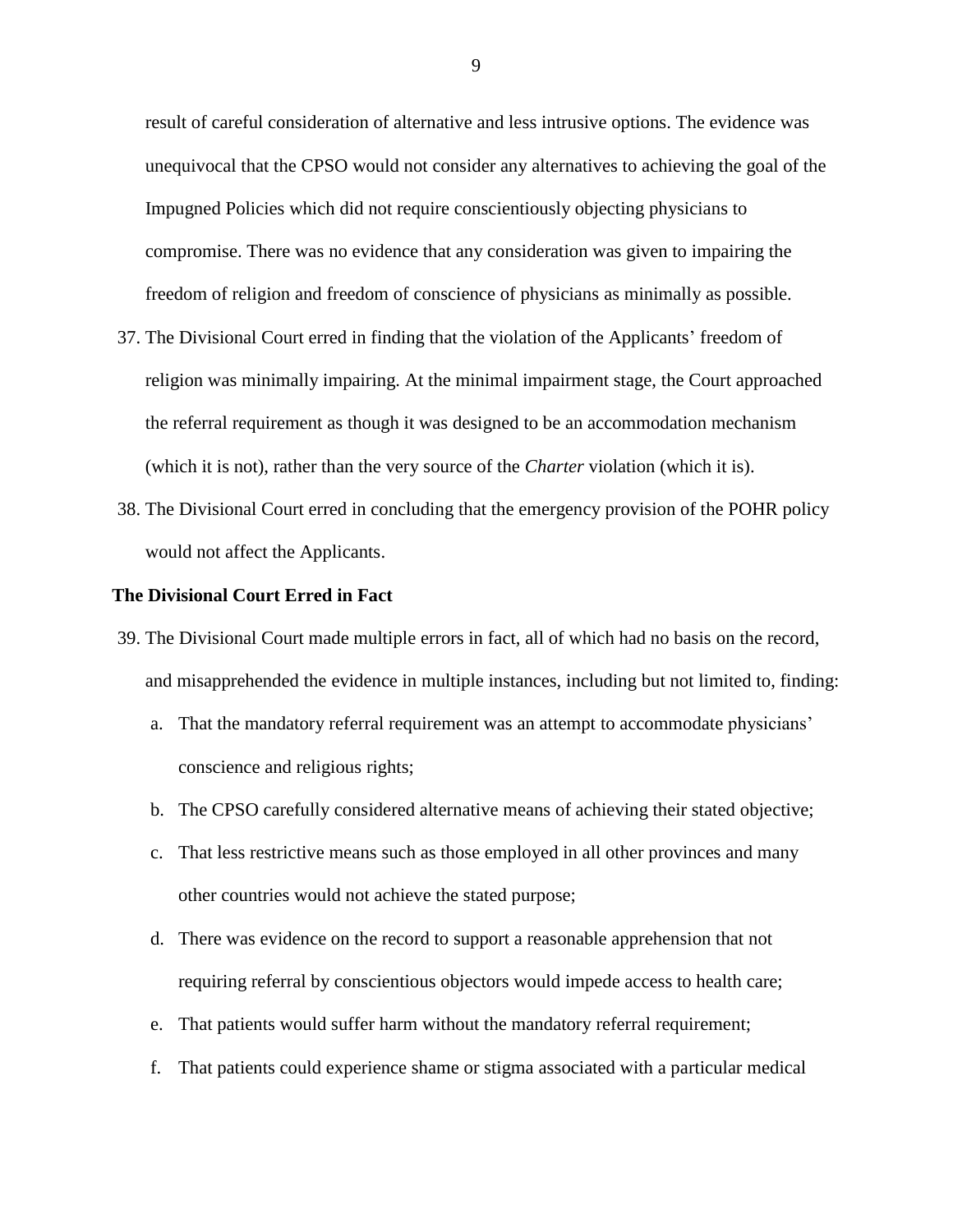service and that such hypothetical stigma could limit the patient's willingness to seek the service in the first place;

- g. That the mandatory referral requirement would increase access to health care;
- h. That there is a *Charter* right to equitable access to healthcare;
- i. That not having the mandatory referral requirement could lead to a risk of deprivation of equitable access to health care;
- j. That physicians could insulate themselves from potential conflicts between their religious beliefs and obligations and the obligations imposed by the Impugned Policies;
- k. That physicians could change their practices or specialties, or easily modify their practices or specialties, in the absence of evidence of what is required to obtain a specialty, or what would be required to convert to some other specialty or practice area;
- l. That the only physicians who are vulnerable because of the Impugned Policies are family physicians in solo practice;
- m. That the emergency provision of the POHR policy would not affect the Applicants;
- n. That potential psychological and physical harm caused to physicians compelled to violate their consciences and religious obligations could be alleviated without removing the mandatory referral requirement;
- o. That any conflict between the Impugned Policies and physicians' religious beliefs is the result of the physician's choice to practice medicine in certain circumstances;

#### **THE BASIS OF THE APPELLATE COURT'S JURISDICTION** is:

40. Section 6 of the *Courts of Justice Act* which provides that an appeal lies to the Court of Appeal from an order of the Divisional Court on a question that is not a question of fact alone, with leave of the Court of Appeal.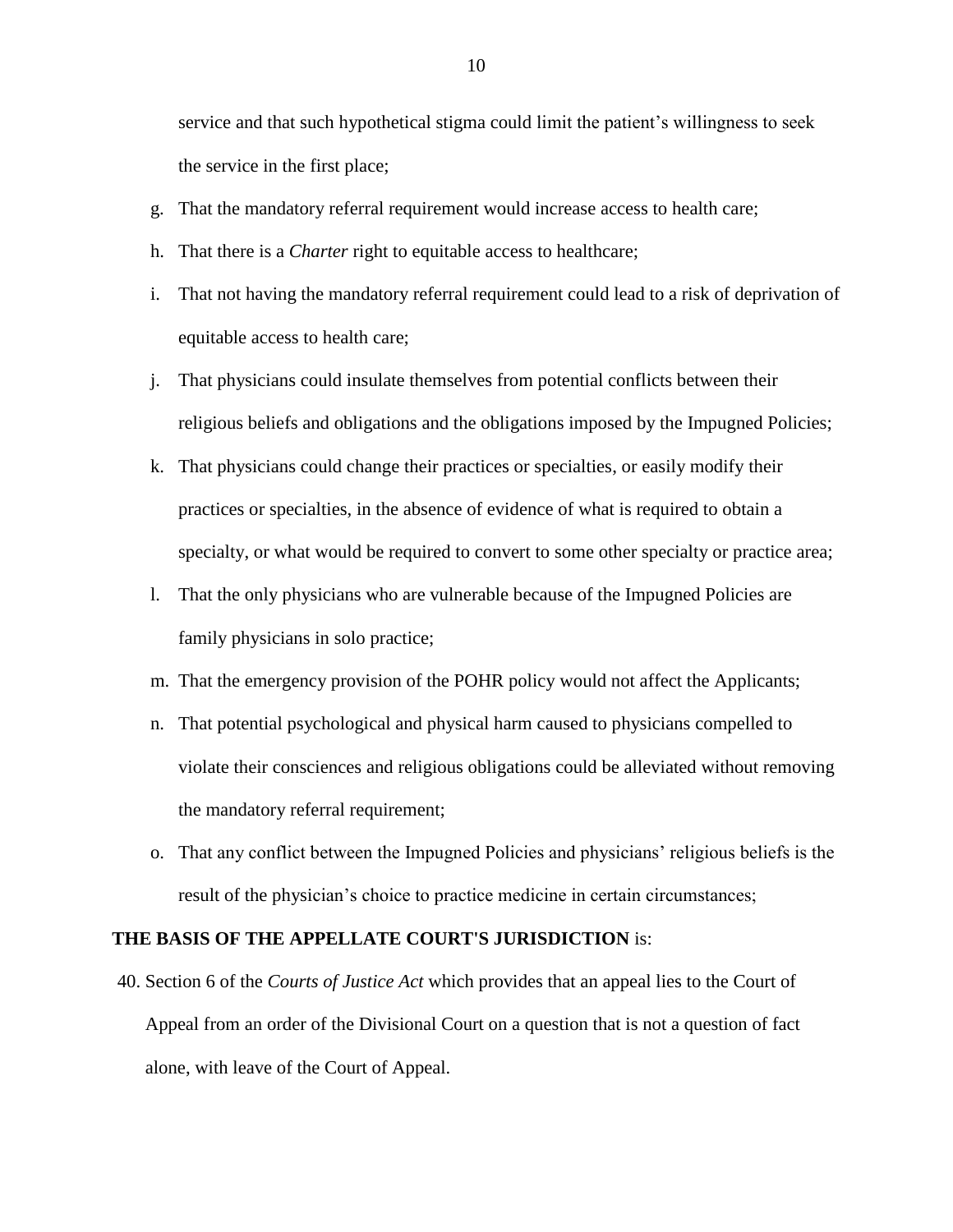- 41. The appeal is not on a question of fact alone.
- 42. There are arguable questions of law or mixed fact and law raised by the Divisional Court's Order, and the proposed appeal involves matters of such importance that it is appropriate that leave should be granted.
- 43. The proposed appeal is *prima facie* meritorious and raises issues of significance to the parties as well as to the general public. The appeal raises issues around the constitutionality of certain provisions of regulatory policies of the CPSO; the scope of authority of the CPSO*;* and the interpretation of the general legal principles of sections 1, 2 and 15 of the *Charter*.
- 44. The proposed appeal raises novel questions of law of general interest to the public. The interpretation of those questions of law is of importance to a broad segment of the public.
- 45. There is no appellate authority on the issues raised. Guidance from this Court is warranted.

46. Rule 61.03.1 of the *Rules of Civil Procedure*.

47. Such further and other grounds as counsel may advise and this Honourable Court permit.

## **THE FOLLOWING DOCUMENTARY EVIDENCE will be used at the hearing of the motion:**

- (a) all affidavits and other material used before the Divisional Court; and
- (b) the order of the Divisional Court of January 31, 2018, and the reasons therefor.

February 14, 2018 **VINCENT DAGENAIS GIBSON LLP/s.r.l.** 260 Dalhousie Street, Suite 400 Ottawa, Ontario K1N 7E4

> **ALBERTOS POLIZOGOPOULOS** Tel : 613-241-2701 Fax : 613-241-2599 Solicitor for the Applicants (Moving Parties)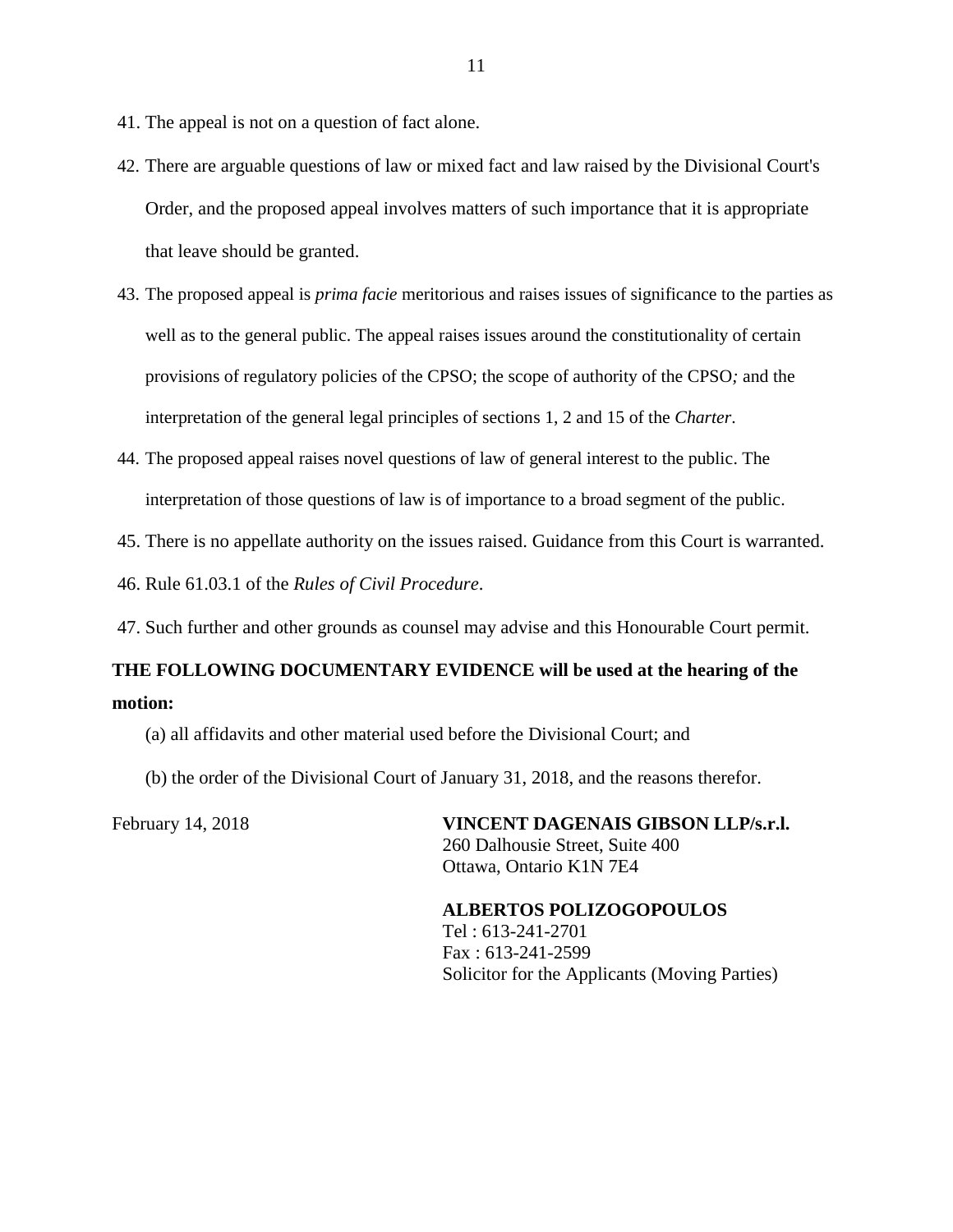TO: **COLLEGE OF PHYSICIANS AND SURGEONS OF ONTARIO** 80 College Street Toronto, Ontario M5G 2E2

> **VICKI WHITE / LISA BROWNSTONE** Tel: 416-967-2600 Fax: 416-967-2647 Counsel for the Respondent (Respondent)

AND TO: **THE ATTORNEY GENERAL OF ONTARIO (**Constitutional Law Branch) 720 Bay Street, 4th Floor Toronto, Ontario M7A 2S9

#### **JOSH HUNTER / EMILY BALA**

Tel.: 416-326-3840 / 416-326-4473 Fax: 416-326-4015 Counsel for the Intervener, the Attorney General of Ontario